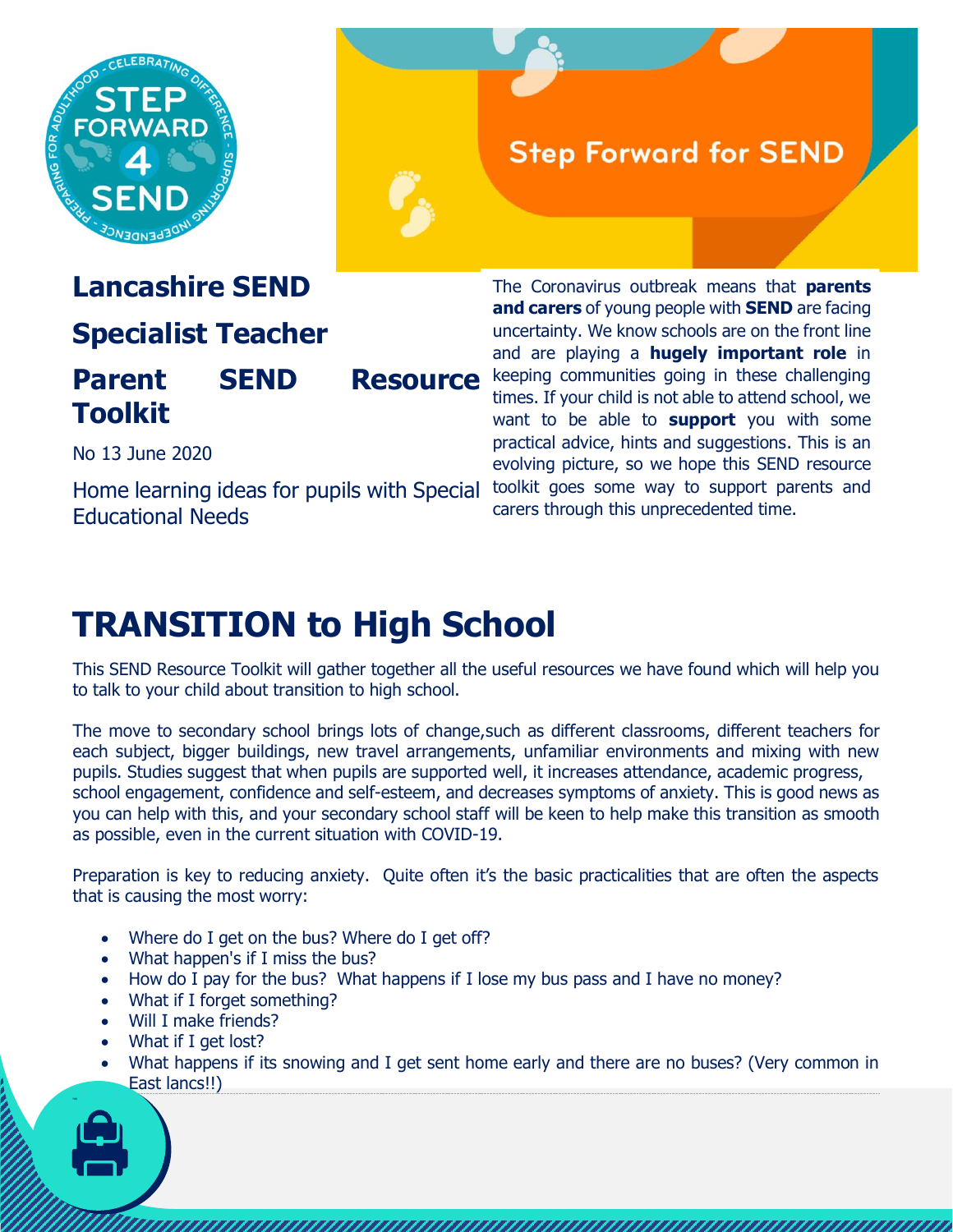

These feelings are normal and the majority of young people starting high shool will have worries similar to these examples. Watch the video from Young Minds on You Tube and discuss this with your child <https://www.youtube.com/watch?v=xT6ctrk3pVQ&feature=youtu.be>

We're sure that primary and high schools are creating useful transition packs. Transition might look different this year, but it is likely that resources are being prepared to help your child. If you have any questions ring or email your school … they'll provide the information you need.

**Lancashire Specialist Teachers** often support young people with transition. Usually, we have been involved with planning for transition for some time. We have a range of resources that we have used successfully with the young people we support. We'd like to share some of our most used resources with you.

## **BE AWESOME, GO BIG - TRANSITION RESOURCES FOR YEAR 6 PUPILS**

[https://www.hachetteschools.co.uk/landing-page/hachette-schools/be-awesome-go-big](https://www.hachetteschools.co.uk/landing-page/hachette-schools/be-awesome-go-big-resources-for-year-6/)[resources-for-year-6/](https://www.hachetteschools.co.uk/landing-page/hachette-schools/be-awesome-go-big-resources-for-year-6/)

'Hatchette Schools' have produced fantastic resources to prepare Year 6 pupils for the transition to secondary school. Each online interactive lesson has an accompanying workbook. Topics include: being awesome, unlocking your mind, dare to take risks, making the change, lost but not lost, friends and fallouts and living well.

#### Colour-coding



For many children, especially those who have difficulty learning, being organised is not something that

comes easily. A good idea is to select one colour for each subject your child is learning about at school. Cover your child's books for each subject in the same colour paper (for example English books are all yellow, Maths all blue, etc.). If you are able purchase or cover cardboard boxes for home in matching colours, your child can keep everything related to that subject in the same colour box at home. Ask your child to write each subject's name in their diary using the same colour

pen that you used for covering each subject's books.

In cases where your child is using a device rather than textbooks and workbooks, each device will have a way to organise files for easy reference and coloured electronic files can still be created.

You could colour code their books to match a colour coded timetable.

This is a simple but effective method of helping your child stay organised and find things quickly.

Email send.traded@lancashire.gov.uk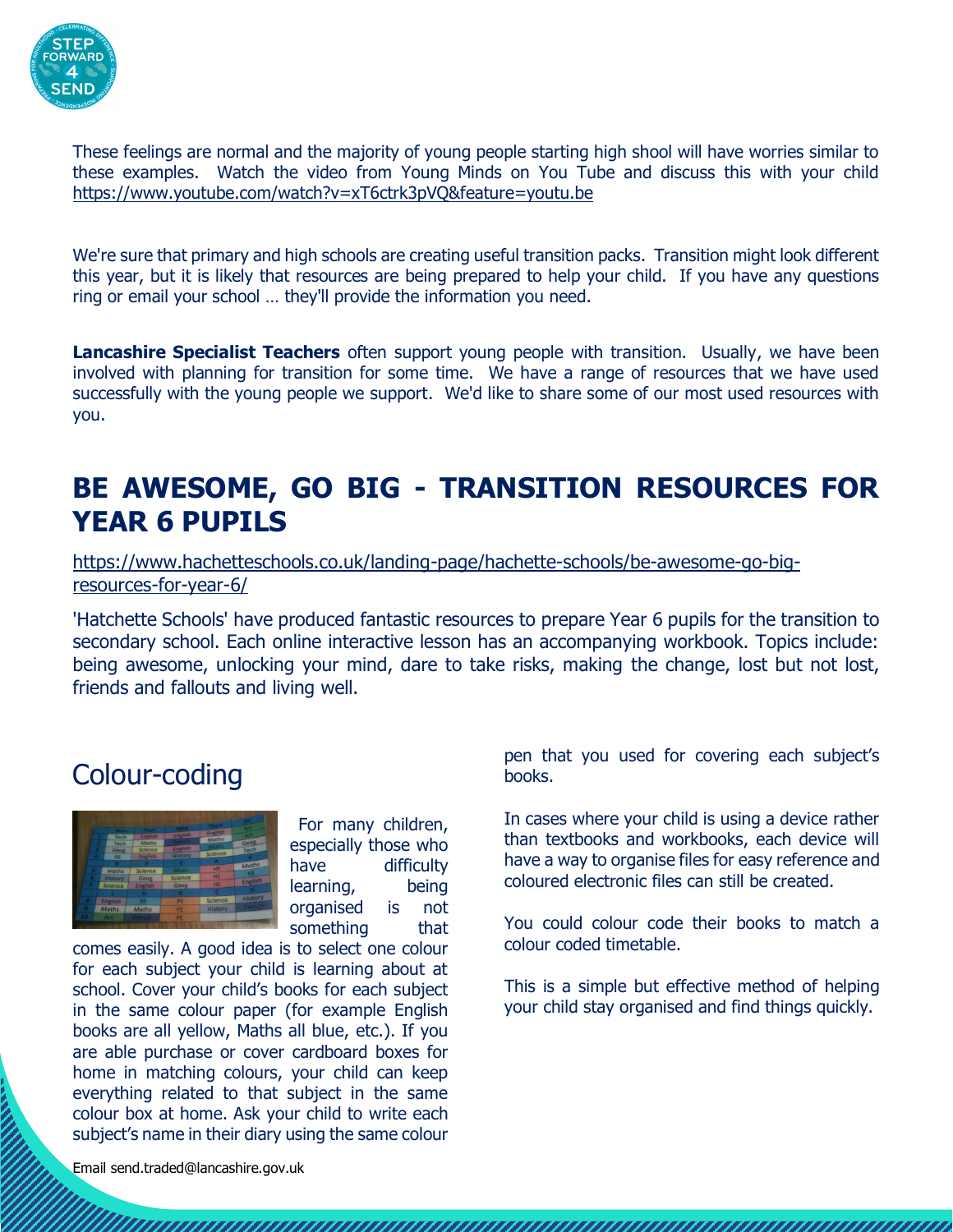

## Equipment



You will need to help your child organise their stationery supplies for school and home. School supplies should be purchased as early as possible. Check with your school what you will need.

Ensure uniform is correct and appropriate including footwear and hairstyles. Any questions or issues with regards to cost, contact school.

Help your child take responsibility for their belongings before they start at secondary school. Encourage them to use a locker at school to keep belongings safe.

## Your child's home study area



If your child needs supervision and prompting to complete work, you may find it beneficial to create a study corner within 'eyesight'. If distractions hinder your child's ability to complete their homework, a separate

room may be a better alternative.

Decide on the best way to get to and from school



Practice how they will get to school, buses, walking, alternative routes and problem solving Apply for bus/train pass if needed.

Practice road safety and encourage independent skills when out with you so you can be reassured they know how to be safe  $-$  for example acceptable boundaries.

If it is by train or bus (or there is an option to travel this way that might be used on occasion), teaching your child to read a train or bus timetable is a valuable skill.

Have a practise run of the journey

Have an emergency plan in place if the bus/train is late or cancelled. This also highlights the need for your child to know what to do without anyone else's help.

Negotiate a time range that you expect your child to be home – I expect you home between 4.00pm and 4.30pm.

Many parents like their child to have a phone when they go into Year 7. When this is the case, ensure all important numbers are stored in the phone and check your child can text and make calls.

## Buy your child a watch



It sounds simple but until high school, many children don't wear a watch or don't need one. Suggest to a friend or relative that a watch might be a good

present sometime in Year 6. High school children need to know what time it is especially before and after school. Although mobile phones have a clock, these need to be turned off during the day.

#### Lunchtimes and Break times



Set up your lunch payment account, whether it is a cashless system or your child is on Free School Meals, know how it works and what is available. Talk through the choices with your child.

#### Sleep routine



During school holidays it is easy to fall into a late sleeping pattern.

You will not be doing your child any favours by sending their body into a

state of shock on the first morning of school when you wake them up at 7.00am not 10.30am if they have slept in all holidays.

Email: send.traded@lancashire.gov.uk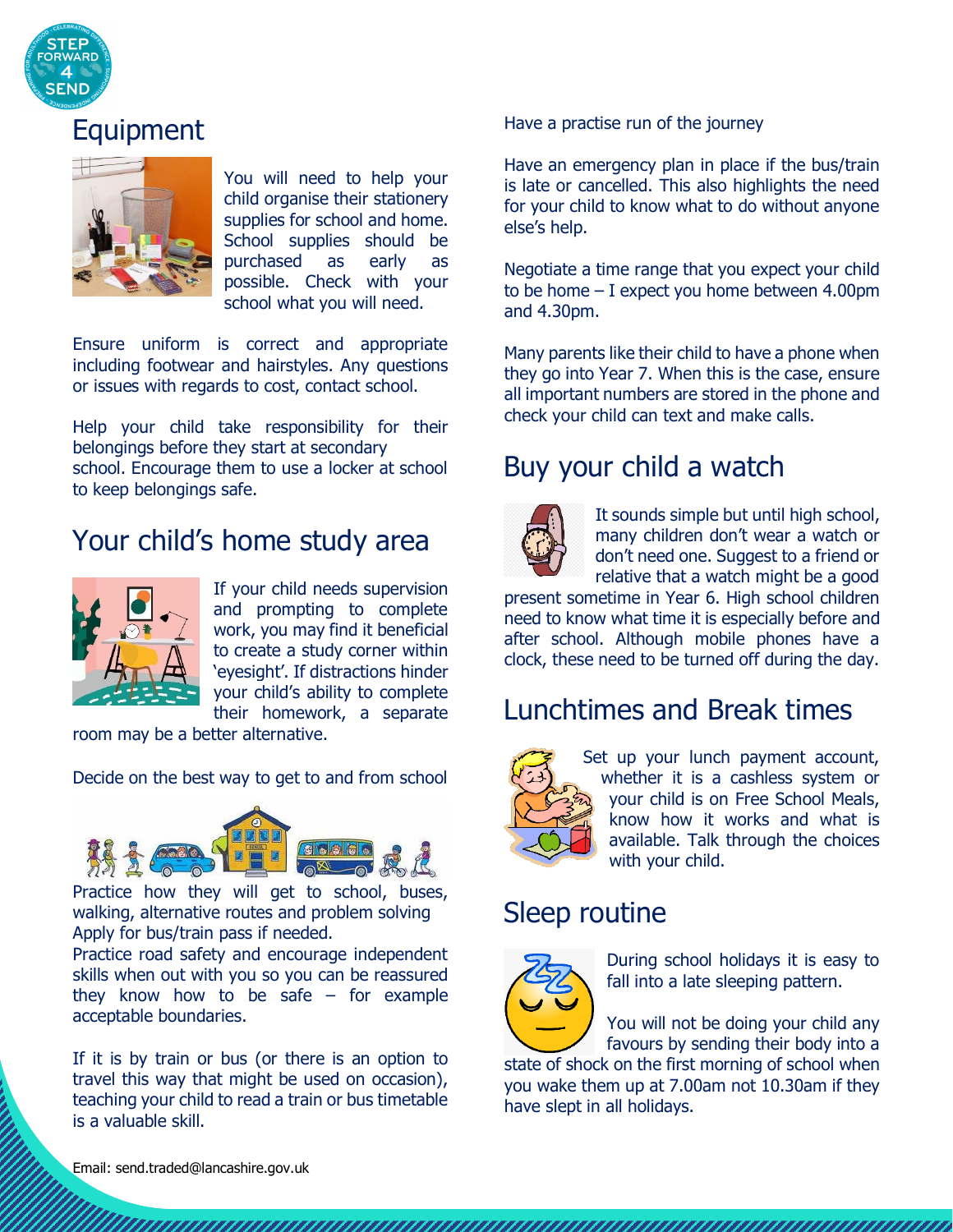

Start by making sure your child has an alarm and knows how to use it. They should be responsible for getting up and not rely on you to come in and wake them. Start at least one week before school and get them up every morning at the right time for school.

## Speak to the Transition Coordinator or SENDCO at school

You know your child best. The high school will already know the needs of your child, however you can give the new school an insight into the things they find difficult and the best way to support your child. Transition in September will be a little different due to COVID19, so it is important you and your child know who they can turn to for additional support and what arrangements are in place to meet the needs of your child.

#### **Developing Essential Life Skills**

**Play Monopoly Junior** – Board games are such useful ways to promote and encourage life skills. They



can promote the following skills:

- Fine motor skills using counters, encouraging your child to distribute the houses and the notes.
- Hand eye co-ordination  $-$  as your child moves the counters through the game board and when he/she earns a house and has to place it on a designated spot.
- Maths, addition, subtraction and learning about money. The junior edition uses simple numbers giving your child plenty of practice with basic mathematical concepts and understanding concepts of value and giving change.
- Reading skills- encourage your child to read their own 'chance cards' when it is their turn to play. The benefit of this is there are lots of repeated scripts on the cards so gives your child plenty of practice to develop sight reading.
- Taking turns this is such an important life skill. Turn taking allows children and young people to participate effectively in social communication. Often children and young people with autism or developmental delays struggle with turn taking due to issues with self-regulation and impulse control. Playing the game provides the motivation to practice these skills.
- Extending focus and concentration sometimes monopoly junior can end very quickly but other times it can take longer to complete. If you get to 30 minutes you are doing really well.
- Coping with frustration The benefits of this game is that it is not really skills based. Winning and losing is based on the role of the dice, so your child has as much chance of winning as everyone else. This means that there will also be lots of times in which he/she will lose and will have to learn to cope with that feeling.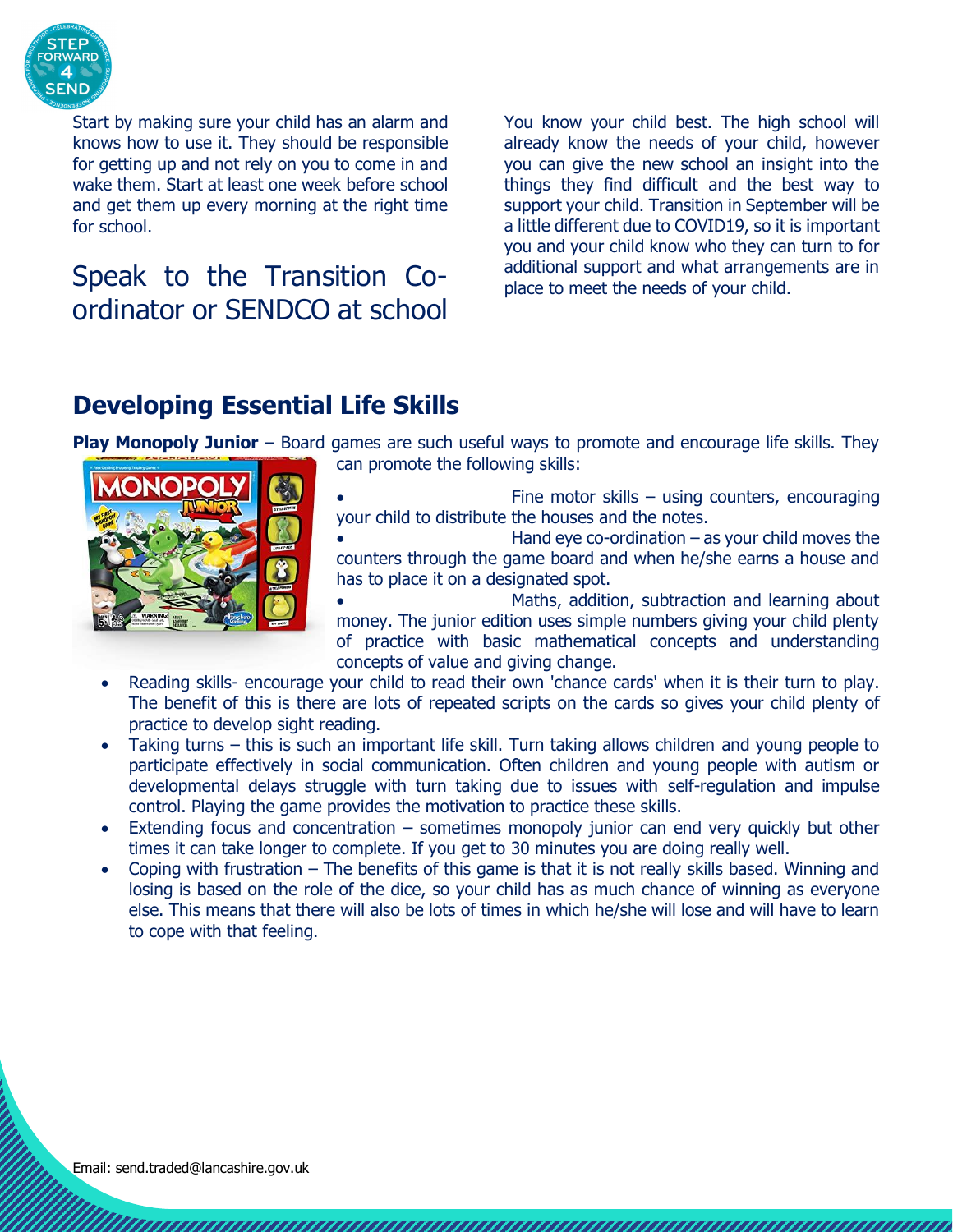

## **Transition to secondary school lesson plan pack**

#### **What's this for?**

Developed with teachers, this lesson plan, PowerPoint and accompanying video help you explore with your class the challenges that can arise with the transition from primary to secondary school, and help pupils identify strategies for managing the change. However, you may find it useful to download the resources to use at home with your child.

After the lesson, children will be able to:

- identify the differences between primary and secondary school
- describe how it might feel to move to secondary school
- explain different ways of managing change



[https://campaignresources.phe.gov.uk/schools/resources/transition-to-secondary-school-lesson](https://campaignresources.phe.gov.uk/schools/resources/transition-to-secondary-school-lesson-plan-pack)[plan-pack](https://campaignresources.phe.gov.uk/schools/resources/transition-to-secondary-school-lesson-plan-pack)

#### **Teacher resources for students transitioning**   $|B||B|C|$ **to secondary school**

<https://www.bbc.co.uk/teach/teacher-resources-for-students-transitioning-to-secondary-school/zb68y9q>



BBC Bitesize has peer-to-peer advice for students and parents

To help students transition from primary to secondary school the BBC has partnered with [YoungMinds](http://www.youngminds.org.uk/transitions) **Find your Feet** project, aimed at enabling schools to actively support the mental health and emotional wellbeing of children as they start the next chapter in their lives.

Four key topics associated with starting secondary school are listed below. Each one has a Find Your Feet activity and a short film that can be used as a conversation starter either in the classroom or at home.

#### **Being brave:**

una manana manana manana manana manana manana manana manana ma

Being brave means different things to different people.

In this film students talk about what they think being brave means when faced with the challenges of starting secondary school.

We hear from primary school students who share their worries ahead of the move and secondary school students who talk about what life is really like.

Email: send.traded@lancashire.gov.uk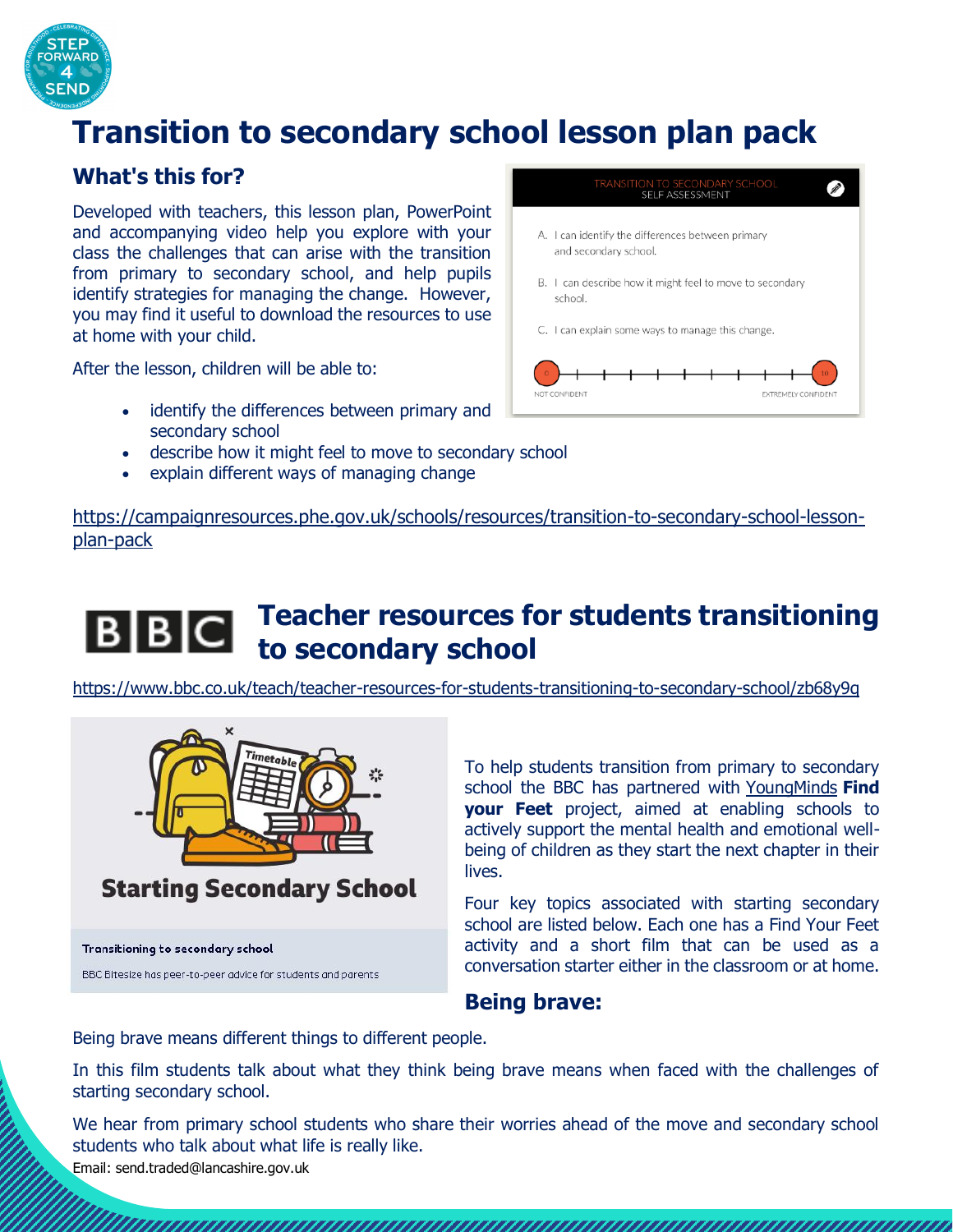

It could be used to encourage pupils to talk about what being brave means to them, ways that they could be brave in difficult situations and how this could make them feel more resilient.

#### **Changes**



This film highlights the main differences students will face when they make the move from primary to secondary school - from catching the school bus to making sure they arrive at lessons on time and having the correct equipment for the day ahead.

It could be used to explore how students feel about the changes they will face in secondary school and how they can plan for them.

#### **Hopes and dreams**

Secondary school brings with it a new world of opportunities, from joining a sports club or learning to cook in food technology to channelling your acting skills in drama.

Here, secondary school students talk about the subjects they are most passionate about and how they play a part in their hopes and dreams for the future.

This short film could be used to encourage students to consider exciting new opportunities in the future and how they can use them to cope with the challenges of starting secondary school.



#### **Support networks**

For many students moving to secondary school is a worrying time, new building, new teachers, new subjects and new classmates.

This film explores the different people who will be able to offer support and look after them.

This short film could be used to help students identify their support networks, both inside and outside of secondary school.

## **YOUNGMINDS**

Visit YOUNGMiNDS for resources for parents: [https://youngminds.org.uk/resources/school-resources/find-your-feet](https://youngminds.org.uk/resources/school-resources/find-your-feet-transition-tips-for-parents/)[transition-tips-for-parents/](https://youngminds.org.uk/resources/school-resources/find-your-feet-transition-tips-for-parents/)

una una manang manang manang manang manang manang manang manang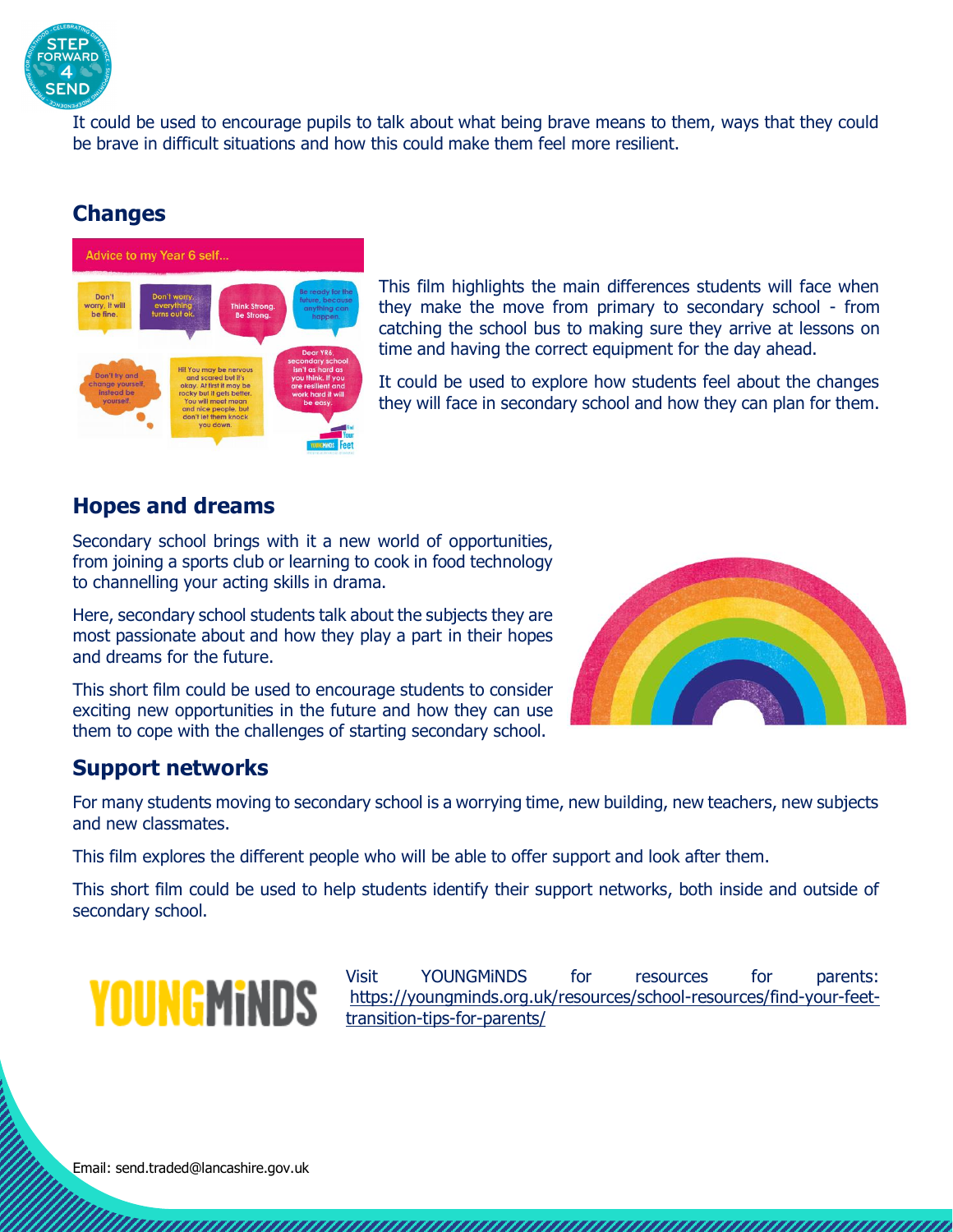

| Know what affects your child.<br>what makes them grumpy, hyper, disconnected<br>o they need snacks throughout the day?<br>Do they need lots of sleep?<br>Do they need to get out and about and do exercise?<br>Do they need time alone?                                                                                             | Try to stay calm whilst your child is feeling distressed.<br>Your child may show:<br>いへく<br>· highs and lows · blame<br>· melodrama       | · self-centredness                                                                                                                                                                                                                                              | · social media<br>· internet benefits and<br>dangers:<br>· new music<br>· language and slang  | Be involved, find out more and talk about<br>· current affairs<br>. what it's like to be<br>young in the current<br>world                                                                                                                                                                                           |  |
|-------------------------------------------------------------------------------------------------------------------------------------------------------------------------------------------------------------------------------------------------------------------------------------------------------------------------------------|-------------------------------------------------------------------------------------------------------------------------------------------|-----------------------------------------------------------------------------------------------------------------------------------------------------------------------------------------------------------------------------------------------------------------|-----------------------------------------------------------------------------------------------|---------------------------------------------------------------------------------------------------------------------------------------------------------------------------------------------------------------------------------------------------------------------------------------------------------------------|--|
| Trust that you know your child and give them the basics<br>that they need to cope with difficult days.<br><b>Work together</b><br>Share ideas about how to:<br>· be forward looking<br>· create action plans<br>· have a problem-<br>· show them that we<br>solving approach<br>can all get things<br>· enjoy achievements<br>wrong | イーノー                                                                                                                                      | <b>Communicate</b><br>いへい<br>1111<br>The small things you do make all the difference:<br>vv<br>Keep talking, texting, listening, hearing,<br>$\vee$<br>hugging, sympathising, smiling, reassuring,<br>checking, sharing, suggesting, encouraging,<br>respecting |                                                                                               | Move on up<br>Encourage independence:<br>. help them to move positively from child identity towards<br>teenidentity<br>· increase their responsibilities<br>. be positive whenever they act maturely<br>Be aware of your child's changing needs. Sometimes it might<br>feel like one step forwards, two steps back. |  |
| <b>Be wise</b>                                                                                                                                                                                                                                                                                                                      | Be the anchor                                                                                                                             | <b>Have fun</b>                                                                                                                                                                                                                                                 |                                                                                               | Look after yourself                                                                                                                                                                                                                                                                                                 |  |
| As they discover new things, try to:<br>· beinterested<br>· listen to their point<br>· be non-judgemental<br>of view<br>· choose your words<br>$ onite$<br>· give boundaries<br>carefully<br>· see it from all sides<br>· act on warning bells                                                                                      | In times of change you are:<br>· in-jokers<br>· constant<br>· irritating<br>· family<br>· familiar<br>· comforting<br>· hame<br>· routine | Provide tots of light rollef:<br>· do stuff together<br>· be silly<br>· be embarrassing<br>· make jokes<br>· play games<br>· make things<br>· laugh together<br>· be outside                                                                                    | · Jean on friends<br>· officad on other<br>family<br>. find 'me time'<br>$\bullet$ see the GP | Support yourself, to best support your child-<br>· Irelax exercise.<br>skep well, eat well<br>· remember<br>tomorrow is a new                                                                                                                                                                                       |  |

#### **Transition Tips For Pupils With SEND**



[https://youngminds.org.uk/resources/school-resources/transition-tips](https://youngminds.org.uk/resources/school-resources/transition-tips-for-pupils-with-send/)[for-pupils-with-send/](https://youngminds.org.uk/resources/school-resources/transition-tips-for-pupils-with-send/)



Part 1: Golting Roady

[http://www.manchesterhealthacademy.org.uk/wp](http://www.manchesterhealthacademy.org.uk/wp-content/uploads/2015/05/activities.pdf)[content/uploads/2015/05/activities.pdf](http://www.manchesterhealthacademy.org.uk/wp-content/uploads/2015/05/activities.pdf)



[https://www.twinkl.co.uk/resource/t-s-2198-sen](https://www.twinkl.co.uk/resource/t-s-2198-sen-transition-to-secondary-school-all-about-me)[transition-to-secondary-school-all-about-me](https://www.twinkl.co.uk/resource/t-s-2198-sen-transition-to-secondary-school-all-about-me)

[https://www.twinkl.co.uk/resource/t-c-7469](https://www.twinkl.co.uk/resource/t-c-7469-secondary-transition-resource-pack) [secondary-transition-resource-pack](https://www.twinkl.co.uk/resource/t-c-7469-secondary-transition-resource-pack)



Questions I have about my new school ...

Email: send.traded@lancashire.gov.uk